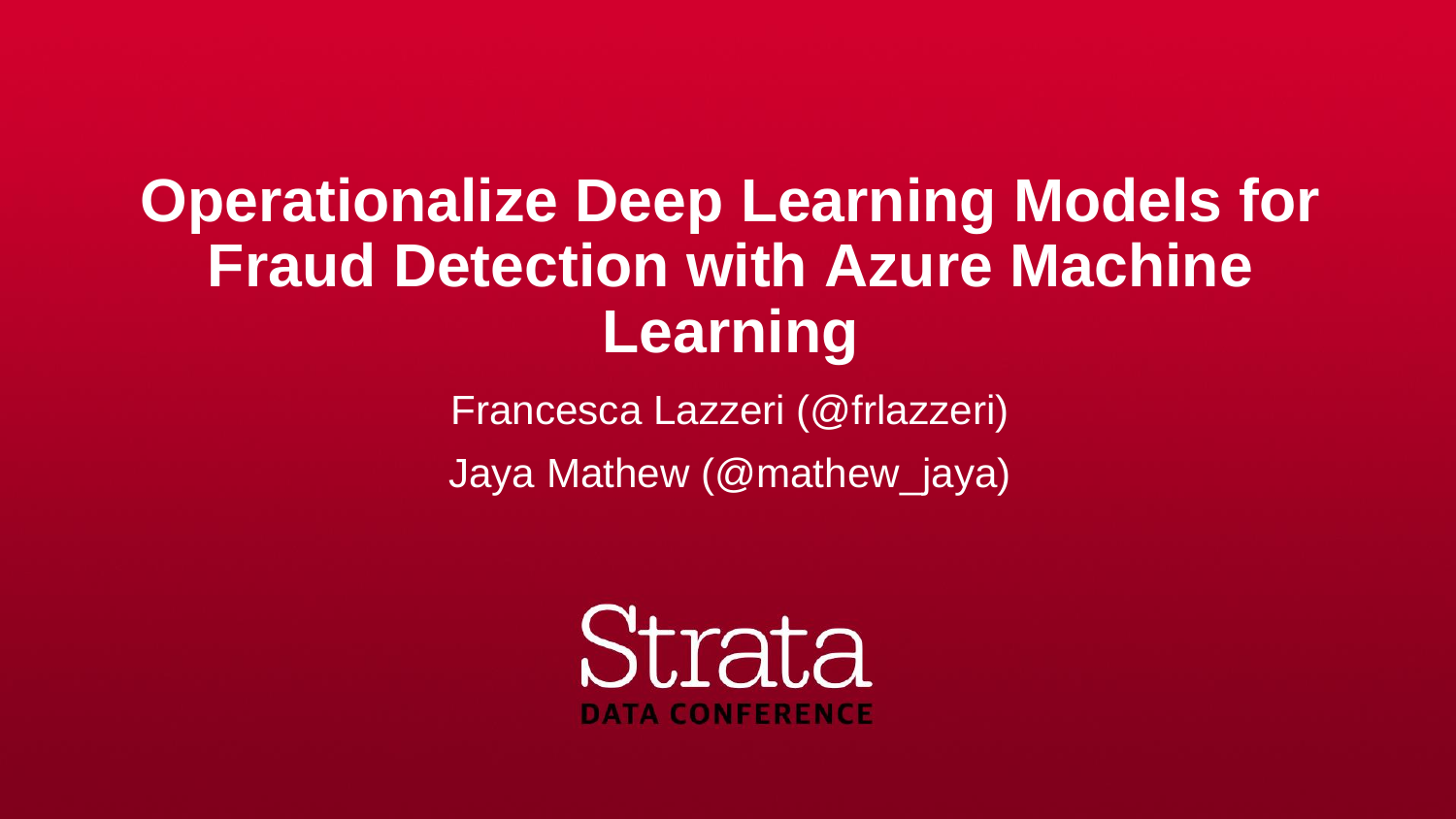Source: [Accenture: Why artificial intelligence is the future of growth](https://www.accenture.com/lv-en/_acnmedia/PDF-33/Accenture-Why-AI-is-the-Future-of-Growth.pdf), April 2016





Strata **DATA CONFERENCE** 





#StrataData

## What is AI? – To sense, comprehend and act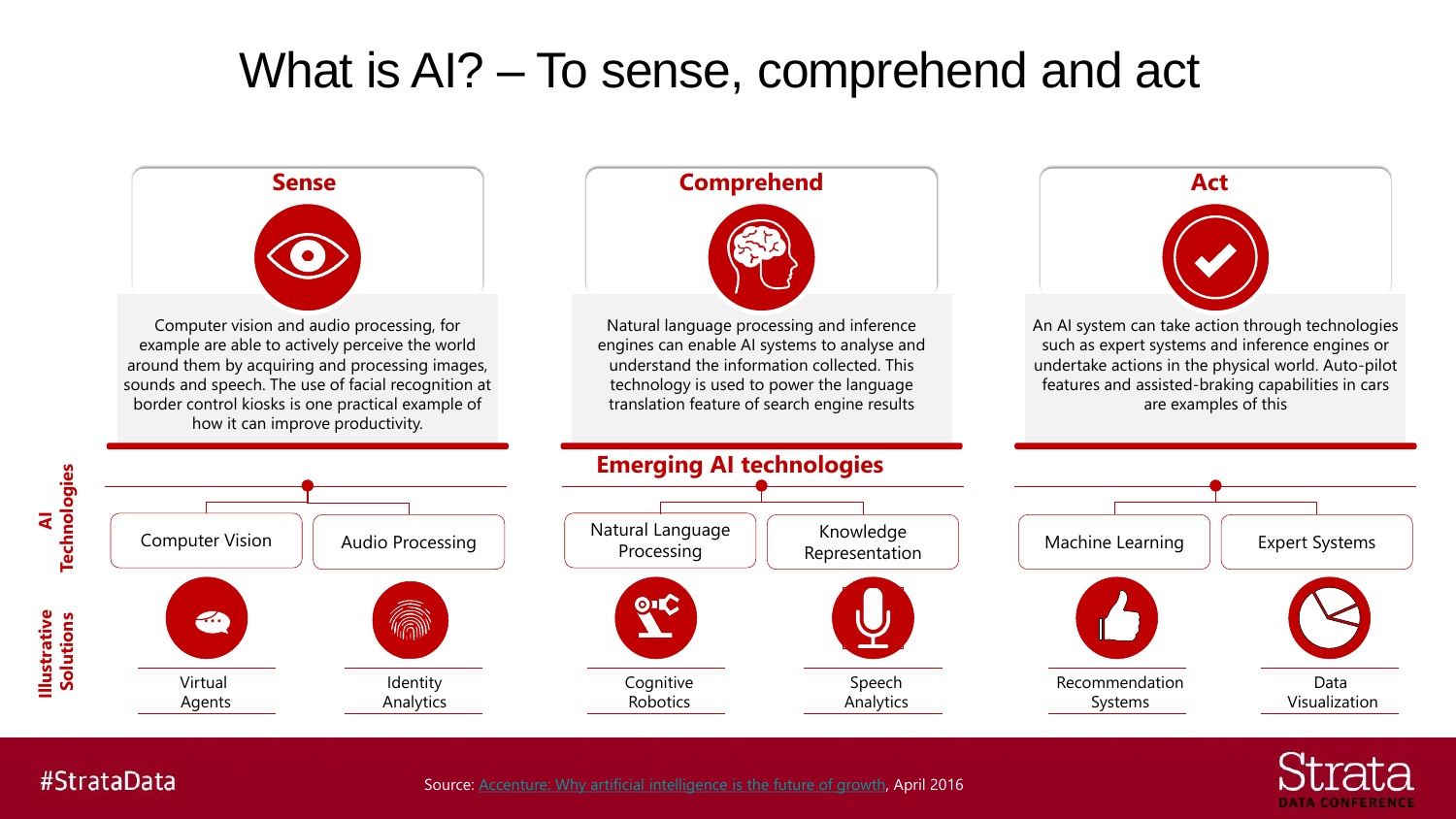## Al enables differentiation within the Banking domain





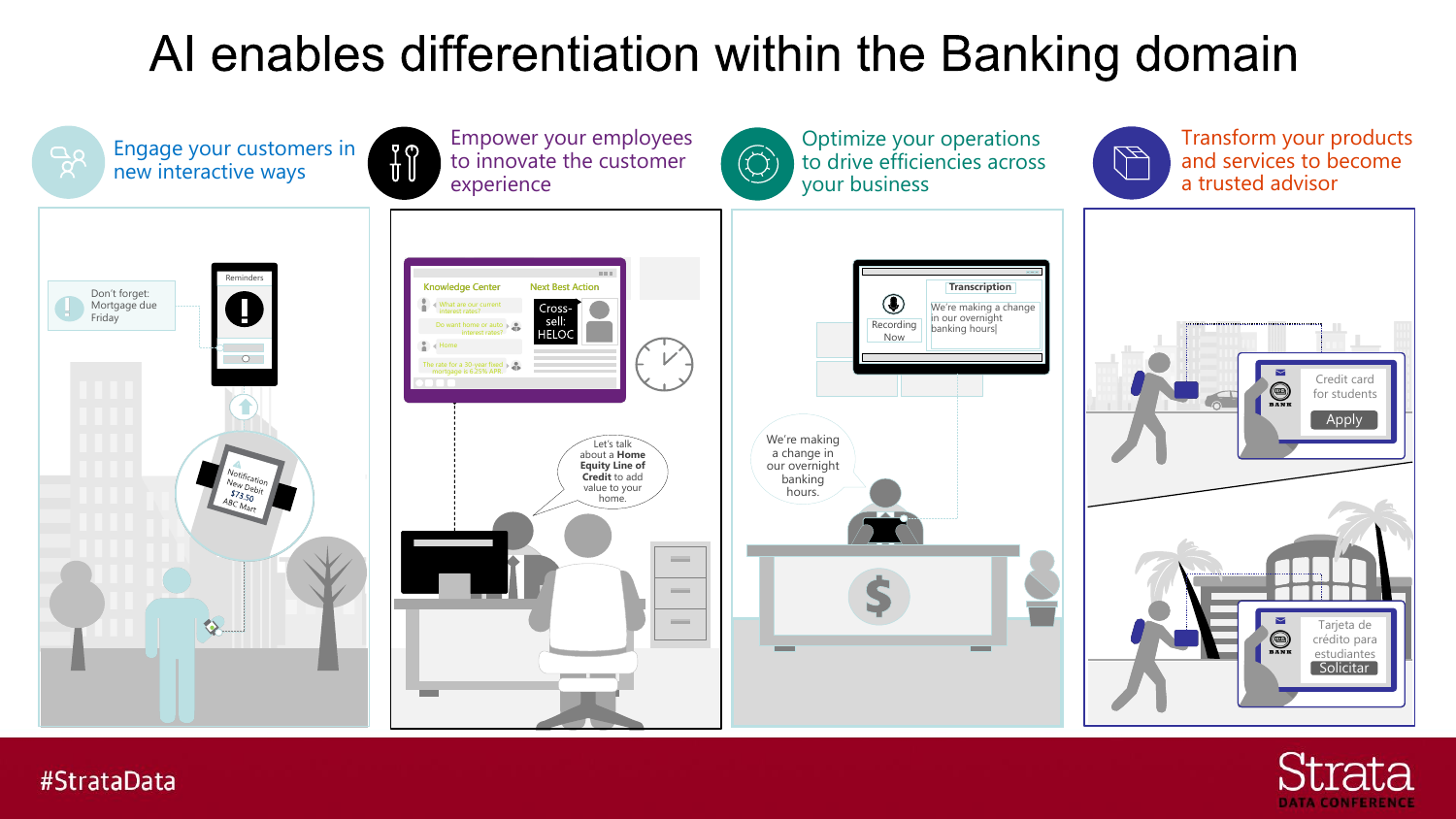## Online Fraud – when and what can be done to prevent it?

### What are companies doing to curb these losses?

This trend has urged companies to look into many popular artificial intelligence (AI) techniques, including deep learning for fraud detection.

#StrataData







### What is happening with this change in consumer behavior?

This change has radically amplified the risk of online fraud for financial services companies and their customers. Failing to properly recognize and prevent fraud results in billions of dollars of loss per year for the financial industry.

### Evolving consumer purchase behavior

Customers are now looking at online shopping as a convenient option to visiting a physical store. This has led to an increasing popularity of e-commerce platforms.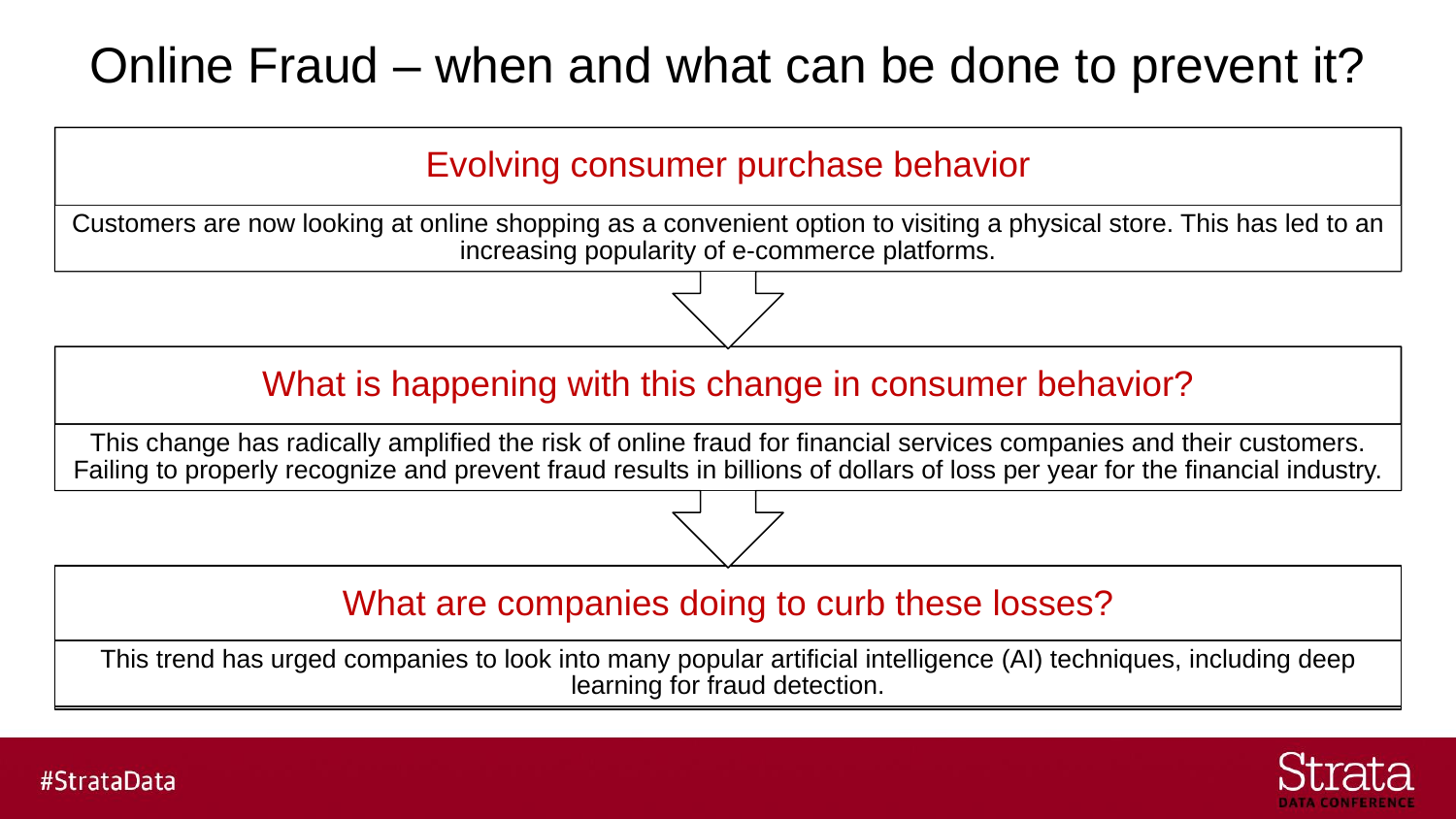## Fraud detection

*"An act of intentional deception or dishonesty perpetrated by one or more individuals, generally for financial gain".*

■ This simple definition mandates a number of elements that must be addressed in order to

- A short definition of fraud is outlined in *Black's Law Dictionary*:
- prove fraud:

**The** individual must know that the statement is untrue

### #StrataData

The statement must be false and material





**Sources:** Black's Law Dictionary, "What Is FRAUD?"; Fraud and Fraud Detection: A Data Analytics Approach by Sunder Gee.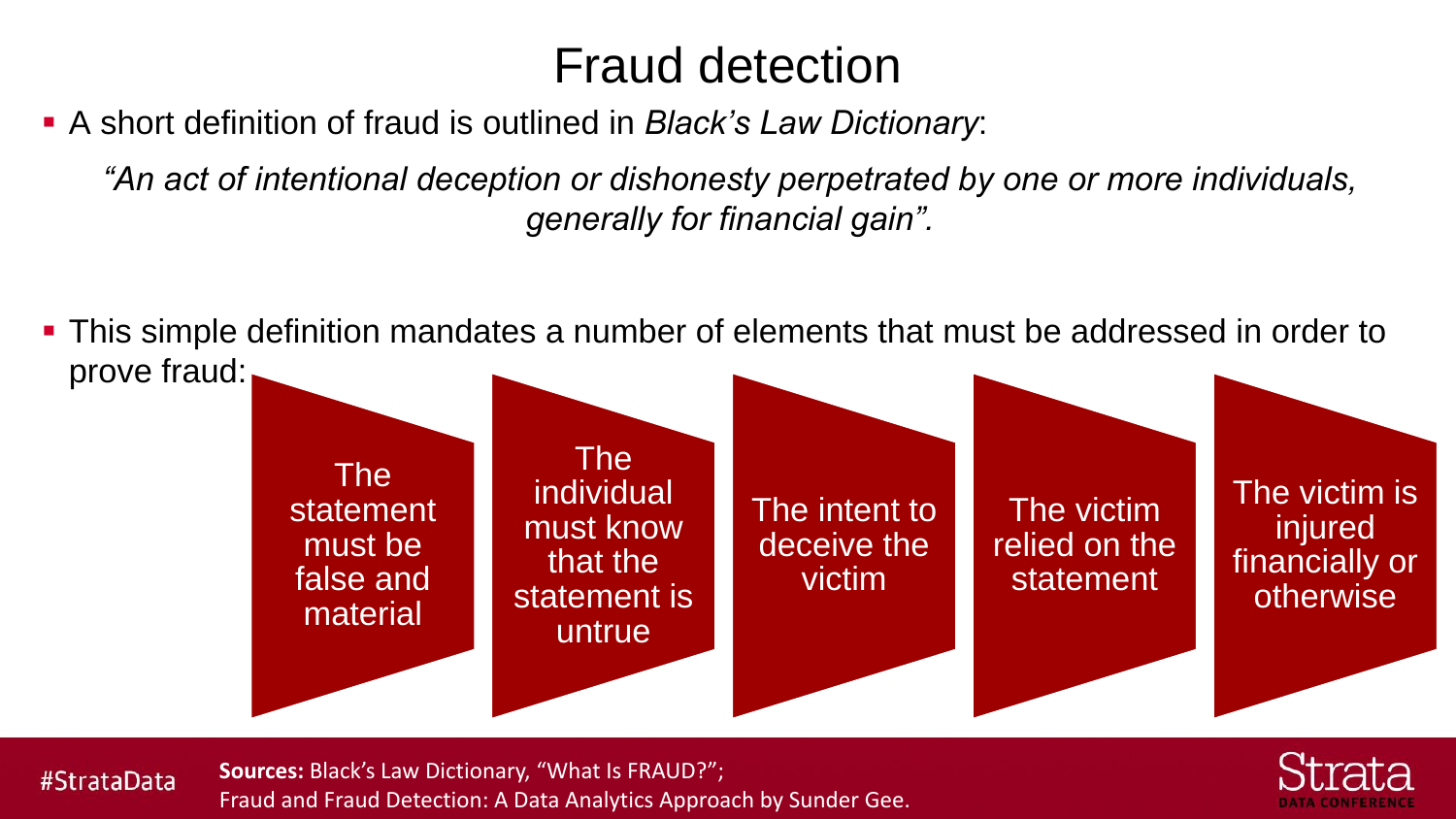

#StrataData

**Source:** Fraud Analytics Using Descriptive, Predictive, and Social Network Techniques: A Guide to Data Science for Fraud Detection by Wouter Verbeke, Veronique Van Vlasselaer, Bart Baesens.

![](_page_5_Picture_4.jpeg)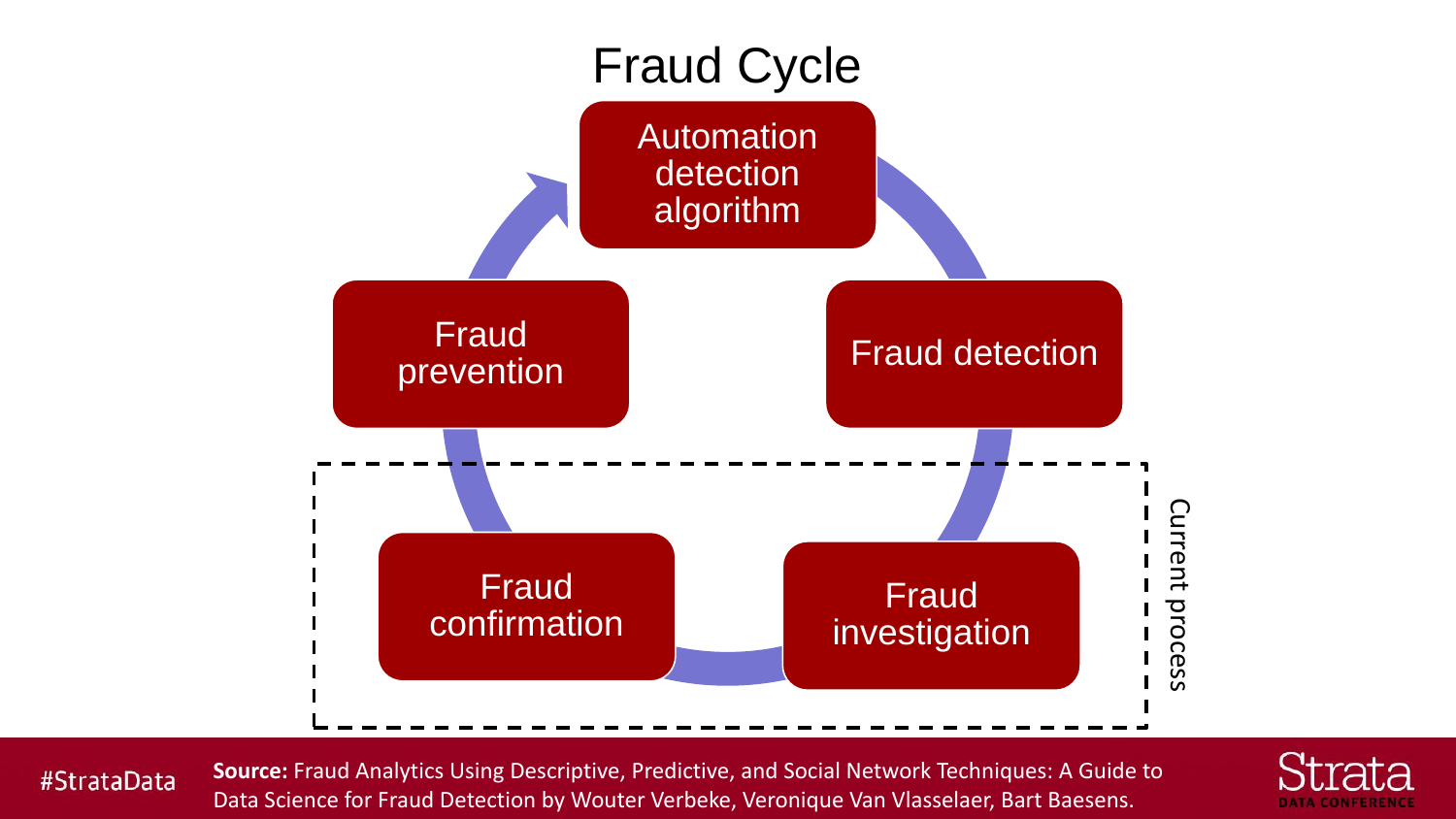## The Fraud Analytics Process Model

| Identify<br><b>Business Problem</b> | Identify Data<br>Sources | Select the Data | $\overline{\mathsf{C}}$ |
|-------------------------------------|--------------------------|-----------------|-------------------------|
|                                     |                          | Preprocessing   |                         |
|                                     |                          |                 |                         |
|                                     |                          | The Fraud Ana   |                         |

#StrataData

**Source:** Fraud Analytics Using Descriptive, Predictive, and Social Network Techniques: A Guide to Data Science for Fraud Detection by Wouter Verbeke, Veronique Van Vlasselaer, Bart Baesens.

![](_page_6_Figure_4.jpeg)

![](_page_6_Picture_5.jpeg)

![](_page_6_Picture_6.jpeg)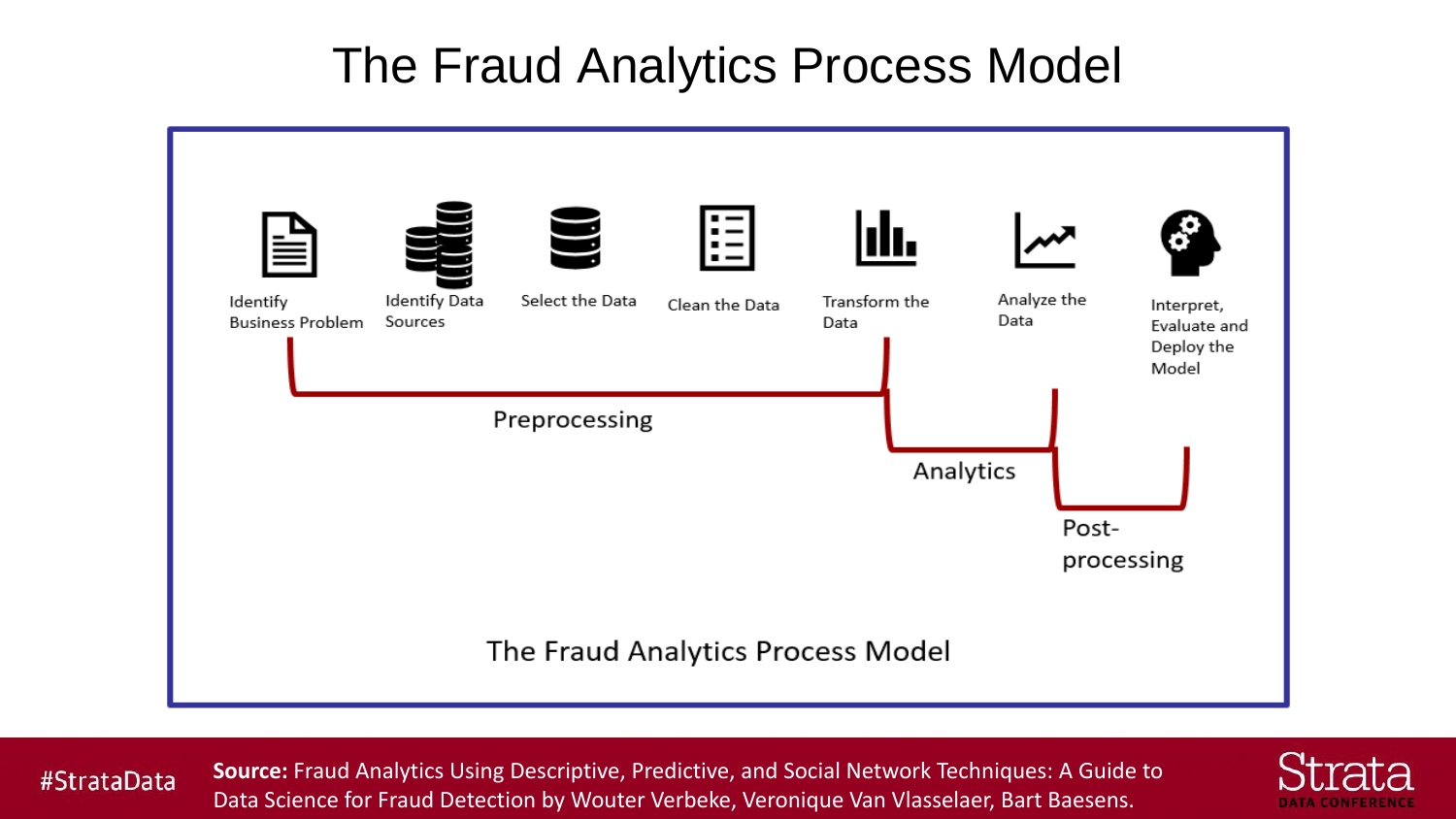## Credit Card Fraud Detection

▪ Credit card companies "lose approximately seven cents per every hundred dollars of transactions due to fraud" (Andrew Schrage, Money Crashers Personal Finance, 2012).

- 
- **In credit card fraud there is an unauthorized taking of another's credit.**
- Two subtypes can been identified, as described by Bolton and Hand (2002):
	- time;
	- on a "Cardholder Not Present" basis.

#StrataData

- *Application fraud*, involving individuals obtaining new credit cards from issuing companies by using false personal information, and then spending as much as possible in a short space of

- *Behavioral fraud*, where details of legitimate cards are obtained fraudulently and sales are made

![](_page_7_Picture_13.jpeg)

![](_page_7_Picture_14.jpeg)

![](_page_7_Figure_15.jpeg)

![](_page_7_Picture_16.jpeg)

**Sources:** Money Crashers Personal Finance by Andrew Schrage; Statistical Fraud Detection: A Review by Richard J. Bolton, David J. Hand.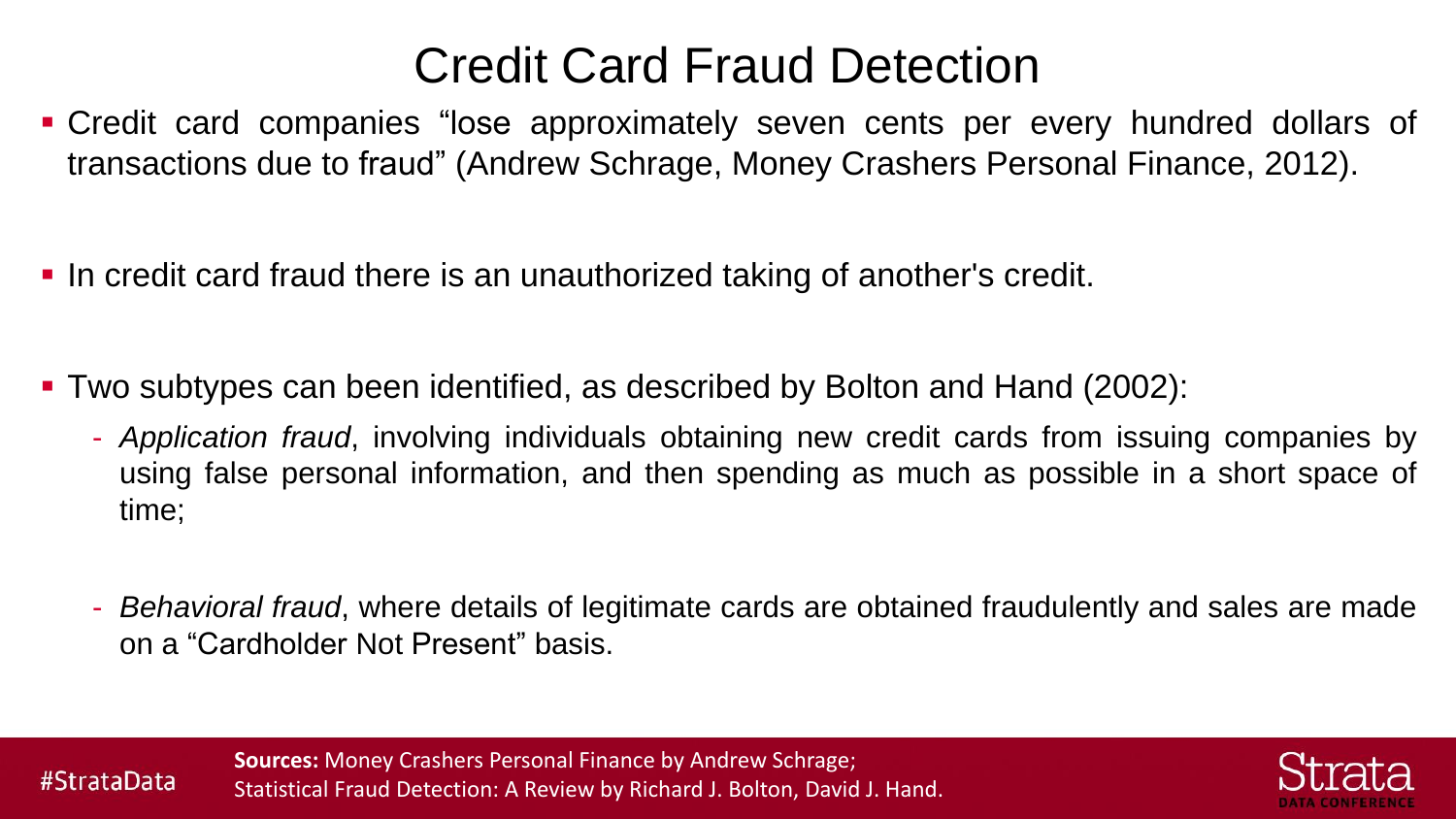## Comparison of Fraud

### **Fraud Detection Techniques**

### K-nearest Neighbor Algorithm (KNN) KNN method can be used to determine instance and is easy to implement Hidden Markov Model (HMM) Markov Model (HMM) HMM can detect the fraudulent activity transaction Neural Network (NN) Neural Network (NN) Neural Network (NN) behavior and can detect real-time credit Outlier Detection Method **Outlier detection detects the credit card** and computation requirements. This method works and computation requirements. This method large online datasets Deep Learning (DL) a matches and A key advantage of DL is the analysis amount of unsupervised data. It can extra

### #StrataData

| <b>Comparison of Fraud Detection Techniques</b> |                                                                                                                                                                                                                                        |                                                                                                                                                                                                                                                                      |  |  |  |
|-------------------------------------------------|----------------------------------------------------------------------------------------------------------------------------------------------------------------------------------------------------------------------------------------|----------------------------------------------------------------------------------------------------------------------------------------------------------------------------------------------------------------------------------------------------------------------|--|--|--|
| <b>Fraud Detection</b><br><b>Techniques</b>     | <b>Advantage</b>                                                                                                                                                                                                                       | <b>Disadvantage</b>                                                                                                                                                                                                                                                  |  |  |  |
| K-nearest Neighbor Algorithm (KNN)              | KNN method can be used to determine anomalies in the target KNN method is suitable for detecting frauds with the<br>instance and is easy to implement                                                                                  | limitations of memory                                                                                                                                                                                                                                                |  |  |  |
| Hidden Markov Model (HMM)                       | HMM can detect the fraudulent activity at the time of the HMM cannot detect fraud with a few transactions<br>transaction                                                                                                               |                                                                                                                                                                                                                                                                      |  |  |  |
| <b>Neural Network (NN)</b>                      | NN have learned the previous<br>behavior and can detect real-time credit card frauds                                                                                                                                                   | NN have many sub-techniques.<br>So, if they pick-up this which is not suitable for credit<br>card fraud detection, the performance of the method will decline                                                                                                        |  |  |  |
| Decision Tree (DT)                              | DT can handle non-linear credit card transaction as well                                                                                                                                                                               | DT have many type of input feature, DT can be constructed using<br>different induction algorithm like ID3, C4.5 and CART. So, the<br>cons are how to bring up induction algorithm to detect fraud as<br>well. DT cannot detect fraud at the real time of transaction |  |  |  |
| <b>Outlier Detection Method</b>                 | Outlier detection detects the credit card fraud with lesser memory Outlier detection cannot find anomalies accurately like other<br>and computation requirements. This method works fast and well for methods<br>large online datasets |                                                                                                                                                                                                                                                                      |  |  |  |
| Deep Learning (DL)                              | A key advantage of DL is the analysis and learning of a massive Now, deep learning is widely used in image recognition. No<br>amount of unsupervised data. It can extract complex patterns                                             | information to explain the other domains is available. The library<br>of DL does not cover all algorithms                                                                                                                                                            |  |  |  |
| $H$ Ctrata $D$ ata                              | <b>Source: Credit Card Fraud Detection using Deep Learning based on Auto-Encoder and Restricted</b>                                                                                                                                    | Atrota                                                                                                                                                                                                                                                               |  |  |  |

**Source:** Credit Card Fraud Detection using Deep Boltzmann Machine by Apapan Pumsirirat, Liu Yan.

![](_page_8_Figure_6.jpeg)

**DATA CONFERENT**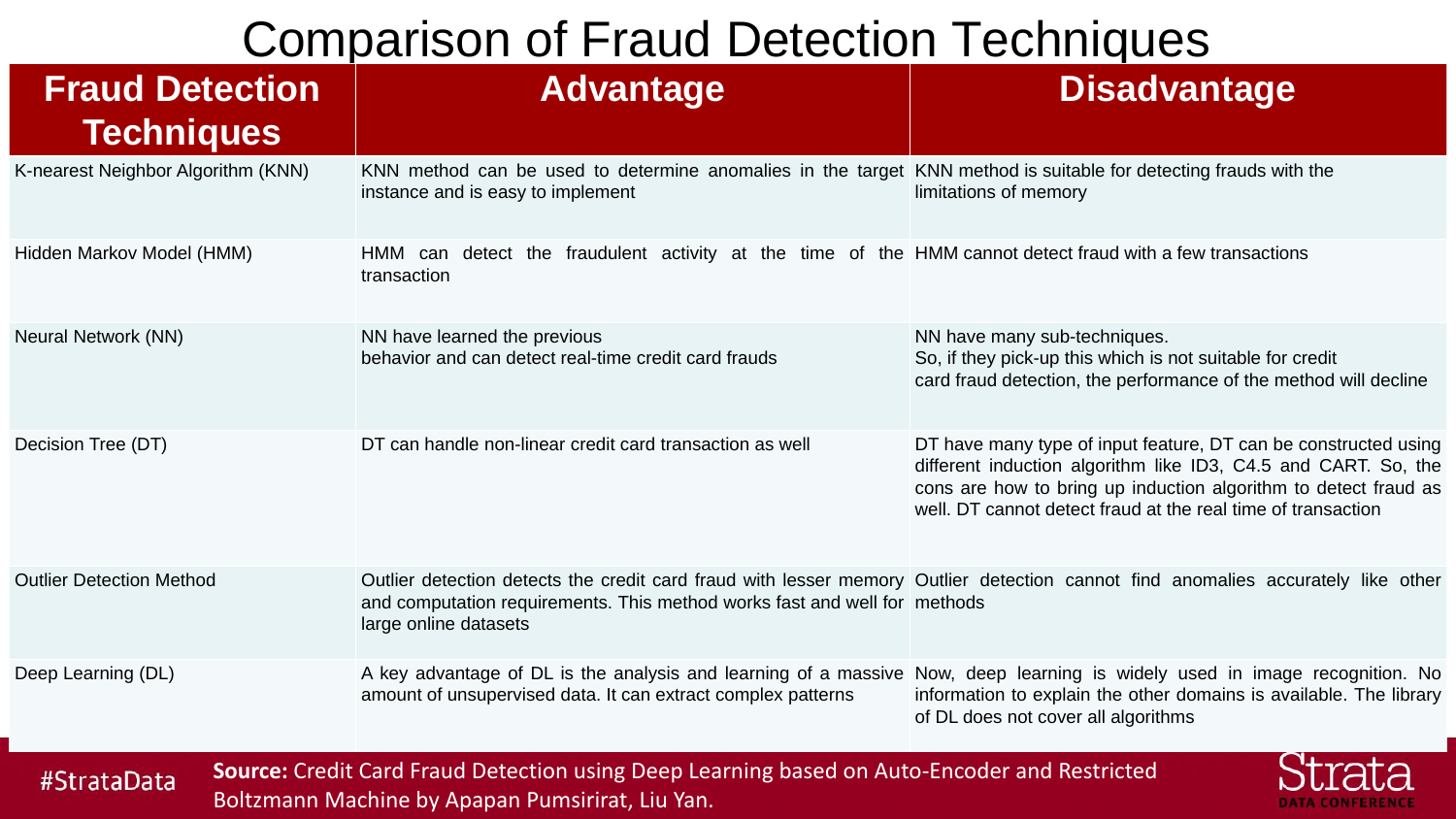## Our Approach

- An autoencoder is a neural network that is trained to attempt to copy its input to its output. **•** Internally, it has a hidden layer *h* that describes a **code** used to represent the input. ■ The network may be viewed as consisting of two parts:
- 
- - an encoder function *h = f(x)*
	- a decoder that produces a reconstruction *r = g(h)*
- **•** If an autoencoder succeeds in simply learning to set  $g(f(x)) = x$  everywhere, then it is not especially useful. Instead, autoencoders are designed to be unable to learn to copy perfectly:

![](_page_9_Figure_7.jpeg)

![](_page_9_Picture_10.jpeg)

![](_page_9_Picture_17.jpeg)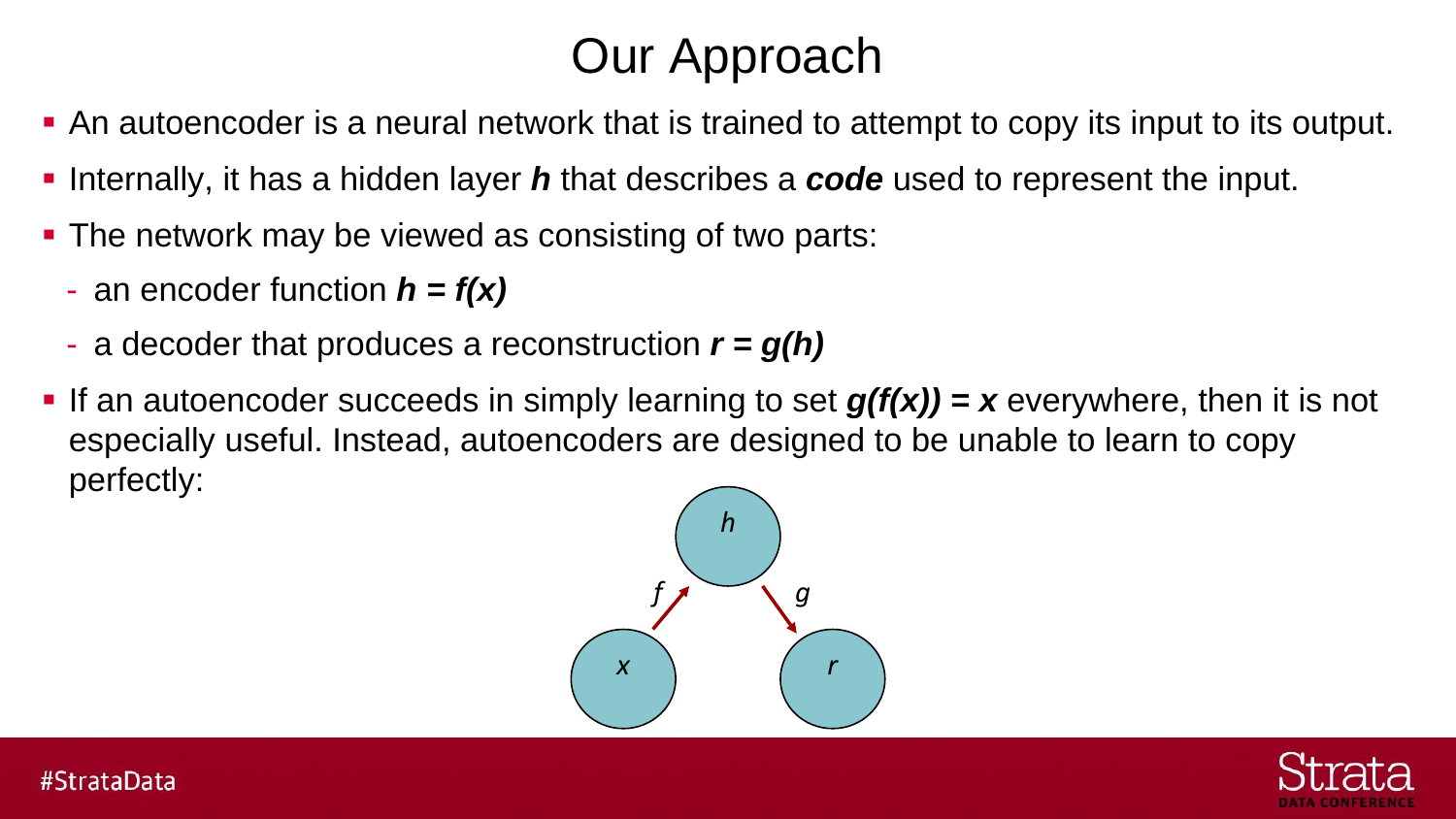![](_page_10_Figure_2.jpeg)

#StrataData

### A ZURE MACHINE LEARNING SERVICES

## **Azure Machine Learning**

EDGE

![](_page_10_Figure_4.jpeg)

![](_page_10_Picture_5.jpeg)

**Azure IoT Edge**

![](_page_10_Picture_7.jpeg)

![](_page_10_Picture_8.jpeg)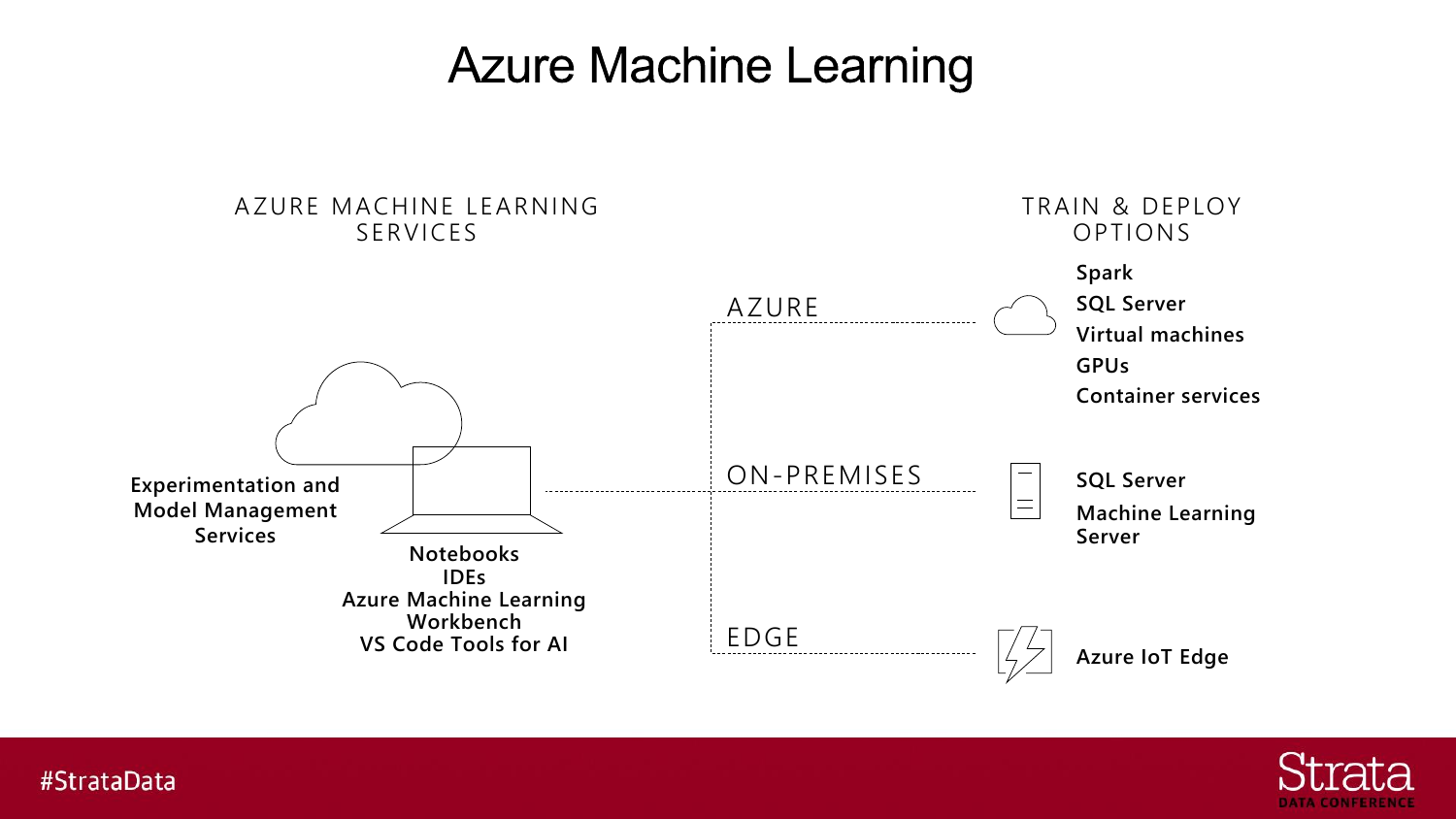## Credit Card Fraud Detection Data Set

- Dataset used:
	- contains transactions made by credit cards in September 2013 by European cardholders.
	- presents transactions that occurred in two days, where we have 492 frauds out of 284,807 transactions.
- with PCA are 'Time' and 'Amount'.
- Feature *Time*: contains the seconds elapsed between each transaction and the first transaction in the dataset.
- Feature *Amount*: is the transaction Amount.
- Feature *Class*: is the response variable and it takes value 1 in case of fraud and 0 otherwise.

| Time | V <sub>1</sub>     | V2                  | V3.                | V4                 |
|------|--------------------|---------------------|--------------------|--------------------|
| 0    | -1.3598071336738   | -0.0727811733098497 | 2.53634673796914   | 1.37815522427443   |
| 0    | 1.19185711131486   | 0.26615071205963    | 0.16648011335321   | 0.448154078460911  |
|      | -1.35835406159823  | -1.34016307473609   | 1.77320934263119   | 0.379779593034328  |
|      | -0.966271711572087 | -0.185226008082898  | 1,79299333957872   | -0.863291275036453 |
| 2    | -1.15823309349523  | 0.877736754848451   | 1.548717846511     | 0.403033933955121  |
| 2    | -0.425965884412454 | 0.960523044882985   | 1.14110934232219   | -0.168252079760302 |
| 4    | 1.22965763450793   | 0.141003507049326   | 0.0453707735899449 | 1.20261273673594   |
| 7    | -0.644269442348146 | 1.41796354547385    | 1.0743803763556    | -0.492199018495015 |

#StrataData **Data Source:** https://www.kaggle.com/mlg-ulb/creditcardfraud

■ Features *V1, V2, ... V28*: are the principal components obtained with PCA, the only features which have not been transformed

![](_page_11_Picture_15.jpeg)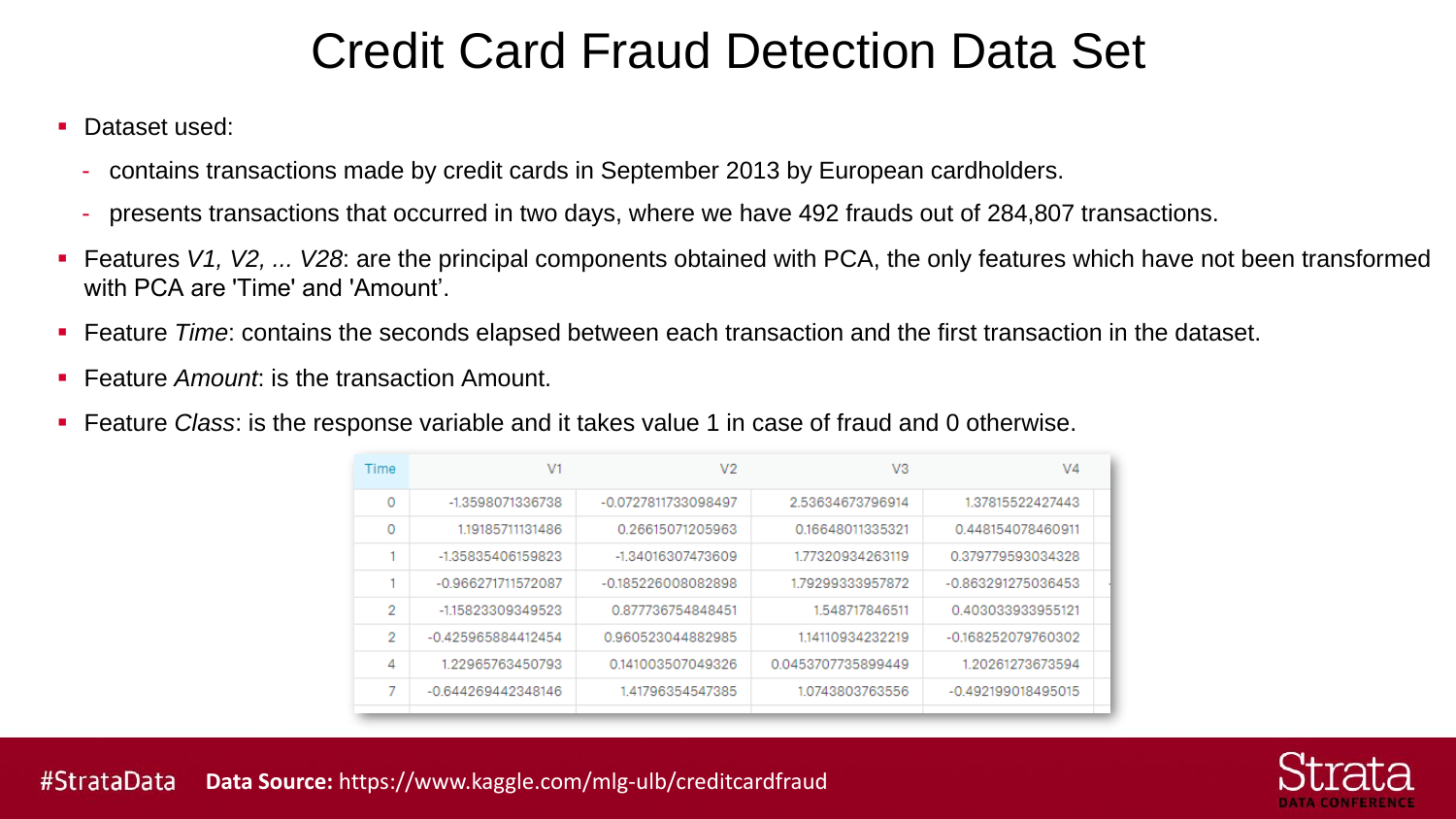## Demo

■ The sample code was tested and run using the Jupyter notebook environment on a remote

![](_page_12_Picture_9.jpeg)

![](_page_12_Picture_10.jpeg)

![](_page_12_Picture_0.jpeg)

- Azure VM (Standard F8s (8 vcpus, 16 GB memory)).
- The sample code is available at the following GitHub location: <https://github.com/jayamathew/Codebase/tree/master/conferences>
- The outline of the code is as follows:

![](_page_12_Picture_4.jpeg)

![](_page_12_Picture_5.jpeg)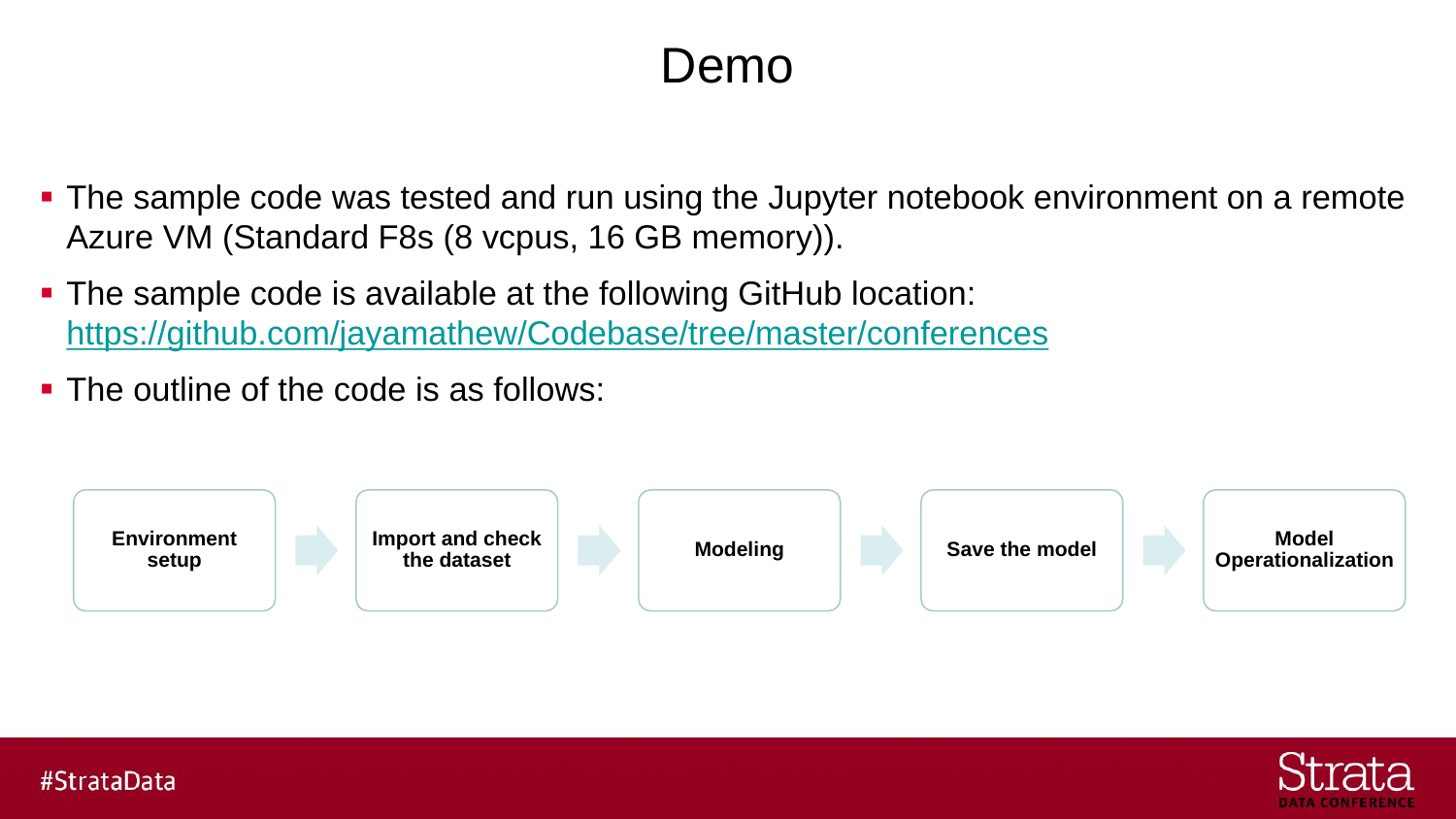![](_page_13_Picture_4.jpeg)

![](_page_13_Picture_5.jpeg)

![](_page_13_Picture_6.jpeg)

![](_page_13_Picture_7.jpeg)

![](_page_13_Picture_0.jpeg)

### **.** Import the necessary libraries and provide credentials to access the data.

|              | Jupyter Strata_May2018 Last Checkpoint: 21 minutes ago (autosaved)                                                                                                                                                                                                                                                                     |                | Logout                           |
|--------------|----------------------------------------------------------------------------------------------------------------------------------------------------------------------------------------------------------------------------------------------------------------------------------------------------------------------------------------|----------------|----------------------------------|
| Edit<br>File | Insert Cell Kernel<br>Widgets Help<br>View                                                                                                                                                                                                                                                                                             | <b>Trusted</b> | strata_london jayastratalondon O |
| B<br>೫       | ⊘ ™<br>$M$ Run $C$ $N$<br>$\ddot{\mathbf{v}}$<br><b>gang</b><br>个<br>Markdown<br>$\checkmark$                                                                                                                                                                                                                                          |                |                                  |
|              | <b>Environment setup</b>                                                                                                                                                                                                                                                                                                               |                |                                  |
|              | In [1]: # Import necessary components<br>import os<br>import keras<br>import shutil<br>import json                                                                                                                                                                                                                                     |                |                                  |
|              | In $[2]$ : import re<br>import pandas as pd<br>import numpy as np<br>import datetime<br>from sklearn import preprocessing<br>from sklearn.metrics import confusion_matrix, recall_score, precision_score<br>from keras.models import Sequential<br>from keras. layers import Dense, Dropout, LSTM, Activation<br>from math import ceil |                |                                  |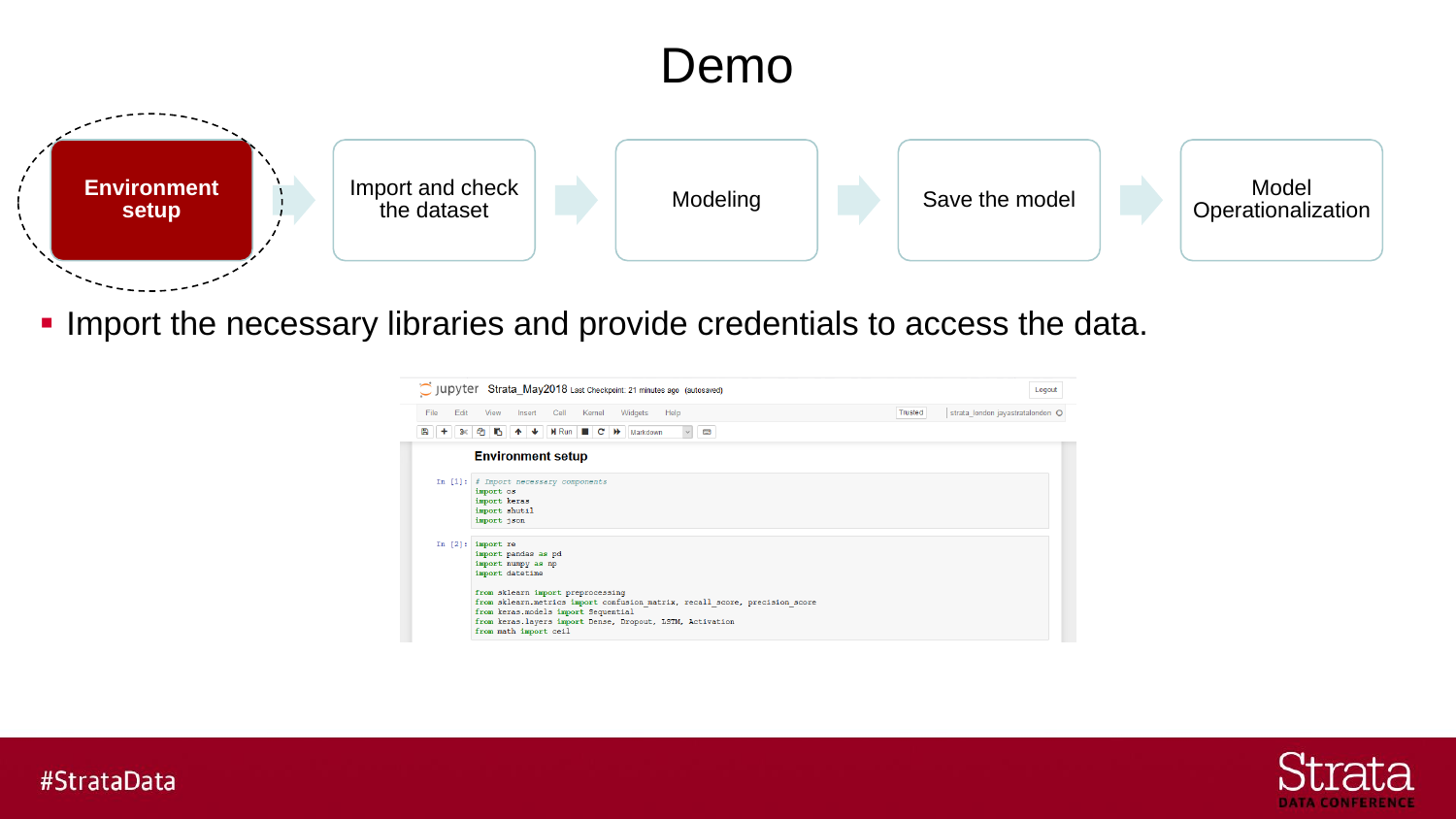![](_page_14_Picture_4.jpeg)

| osaved)        |    |                                               |  |                                                                                     |            |                 |            |                                  | Logout |
|----------------|----|-----------------------------------------------|--|-------------------------------------------------------------------------------------|------------|-----------------|------------|----------------------------------|--------|
|                |    |                                               |  |                                                                                     | Trusted    |                 |            | strata_london jayastratalondon O |        |
| gang           |    |                                               |  |                                                                                     |            |                 |            |                                  |        |
|                |    |                                               |  |                                                                                     |            |                 |            |                                  |        |
|                |    |                                               |  |                                                                                     |            |                 |            |                                  |        |
|                |    |                                               |  |                                                                                     |            |                 |            |                                  |        |
|                |    |                                               |  |                                                                                     |            |                 |            |                                  |        |
|                |    |                                               |  |                                                                                     |            |                 |            |                                  |        |
|                |    |                                               |  |                                                                                     |            |                 |            |                                  |        |
|                |    |                                               |  |                                                                                     |            |                 |            |                                  |        |
|                |    | ns and number of rows/columns of the dataset. |  |                                                                                     |            |                 |            |                                  |        |
|                |    |                                               |  |                                                                                     |            |                 |            |                                  |        |
|                |    |                                               |  |                                                                                     |            |                 |            |                                  |        |
| V <sub>6</sub> | V7 | V8                                            |  | $V9$<br>V <sub>21</sub>                                                             | <b>V22</b> | V <sub>23</sub> | <b>V24</b> | V <sub>25</sub>                  |        |
|                |    |                                               |  | 0.462388 0.239599 0.098698 0.363787  -0.018307 0.277838 -0.110474 0.066928 0.128539 |            |                 |            |                                  |        |
|                |    |                                               |  |                                                                                     |            |                 |            |                                  |        |
|                |    |                                               |  |                                                                                     |            |                 |            | $\,$                             |        |
|                |    |                                               |  |                                                                                     |            |                 |            |                                  |        |
|                |    |                                               |  |                                                                                     |            |                 |            |                                  |        |

![](_page_14_Picture_6.jpeg)

![](_page_14_Picture_7.jpeg)

![](_page_14_Picture_8.jpeg)

![](_page_14_Figure_0.jpeg)

### **.** Import the dataset and check the distributions of the variables.

|              | Jupyter Strata_May2018 Last Checkpoint: 25 minutes ago (auto                  |  |
|--------------|-------------------------------------------------------------------------------|--|
| Edit<br>File | View<br>Cell<br>Kernel<br>Widgets Help<br>Insert                              |  |
| B<br>৯≪      | ඇ<br><b>H</b> Run<br>r<br>c<br>▶<br>Markdown                                  |  |
|              | Import the Credit card data set                                               |  |
|              | In $[11]:$ # Check the path<br>aml dir                                        |  |
|              | Out[11]: '/azureml-share/'                                                    |  |
|              | In $[12]:$ # Ingest the dataset<br>cc = pd.read csv(aml dir+'creditcard.csv') |  |
|              | After data ingestion from Blob, check to see the various column               |  |
| In [13]:     | # Check sample data<br>cc. head(1)                                            |  |
| Out[13]:     |                                                                               |  |
|              | V1<br>V2<br>V3<br>Time<br>V4<br>V5                                            |  |
|              | 0.0 -1.359807 -0.072781 2.536347 1.378155 -0.338321<br>$\bf{0}$               |  |
|              | 1 rows $\times$ 31 columns                                                    |  |
|              |                                                                               |  |
|              | In $[14]$ : # Check the number of rows/columns<br>cc.shape                    |  |
|              | Out[14]: (284807, 31)                                                         |  |
|              | Now that the data is properly imported, check the descriptive sta             |  |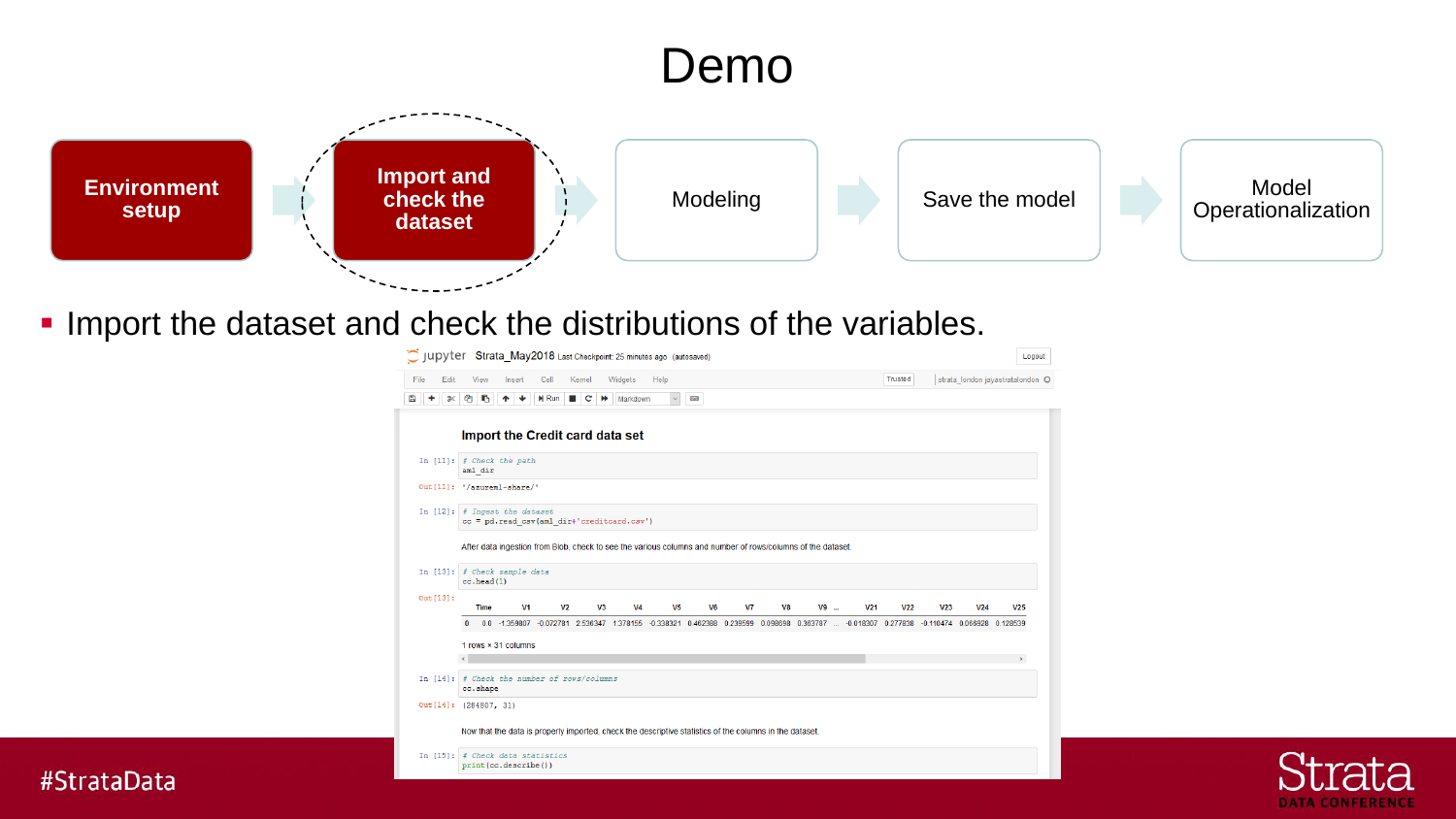## Demo

| tosaved)                                                                                  |                                             | Logout        |
|-------------------------------------------------------------------------------------------|---------------------------------------------|---------------|
|                                                                                           | Trusted<br>strata london jayastratalondon O |               |
| gang                                                                                      |                                             |               |
| nd fit using the training data.                                                           |                                             |               |
| activity regularizer=regularizers.11(10e-5))(input layer)<br>n='tanh')(encoder)<br>coder) |                                             |               |
| decoder)                                                                                  |                                             |               |
|                                                                                           |                                             |               |
| squared error', metrics=['accuracy'])                                                     |                                             |               |
| <sup>5</sup> ", verbose=0, save best only=True)                                           |                                             |               |
| is=nb epoch, batch size=batch size, shuffle=True, validation data=(X test, X t            |                                             |               |
| es.                                                                                       |                                             | $\rightarrow$ |
| 15s 74us/step - loss: 0.8534 - acc: 0.5970 - val loss: 0.7937 - val acc: 0                |                                             |               |

![](_page_15_Picture_6.jpeg)

![](_page_15_Picture_7.jpeg)

![](_page_15_Picture_8.jpeg)

![](_page_15_Picture_0.jpeg)

### **• Build an autoencoder model and tune hyper parameters.**

|              | Jupyter Strata_May2018 Last Checkpoint: 27 minutes ago (au                                                                                                                                                                                                      |
|--------------|-----------------------------------------------------------------------------------------------------------------------------------------------------------------------------------------------------------------------------------------------------------------|
| File<br>Edit | Kernel Widgets Help<br>View<br>Insert Cell                                                                                                                                                                                                                      |
| ৯≪           | ረካ<br><b>H</b> Run<br>c<br>▶<br>Markdown                                                                                                                                                                                                                        |
|              | Define the framework for the autoencoder and then compile a                                                                                                                                                                                                     |
| In $[24]$ :  | # Define the encoded/decoder framework<br>input $\dim = X$ train.shape [1]<br>encoding $dim = 14$                                                                                                                                                               |
|              | input layer = $Input(shape=(input dim, ))$<br>encoder = Dense (encoding dim, activation="tanh",<br>$decoder = Dense(int(encoding dim / 2), activation$<br>decoder = Dense(input dim, activation='relu') (de<br>autoencoder = Model(inputs=input layer, outputs= |
|              | In $[25]$ : # Compile and fit the autoencoder<br>$nb$ epoch = $5$<br>batch $size = 32$<br>autoencoder.compile(optimizer='adam', loss='mean<br>checkpointer = ModelCheckpoint (filepath="model.h<br>history = autoencoder.fit(X train, X train, epoc             |
|              | Train on 199364 samples, validate on 85443 sampl<br>$Epcch$ 1/5<br>199364/199364 [===========<br>.<br>.6356                                                                                                                                                     |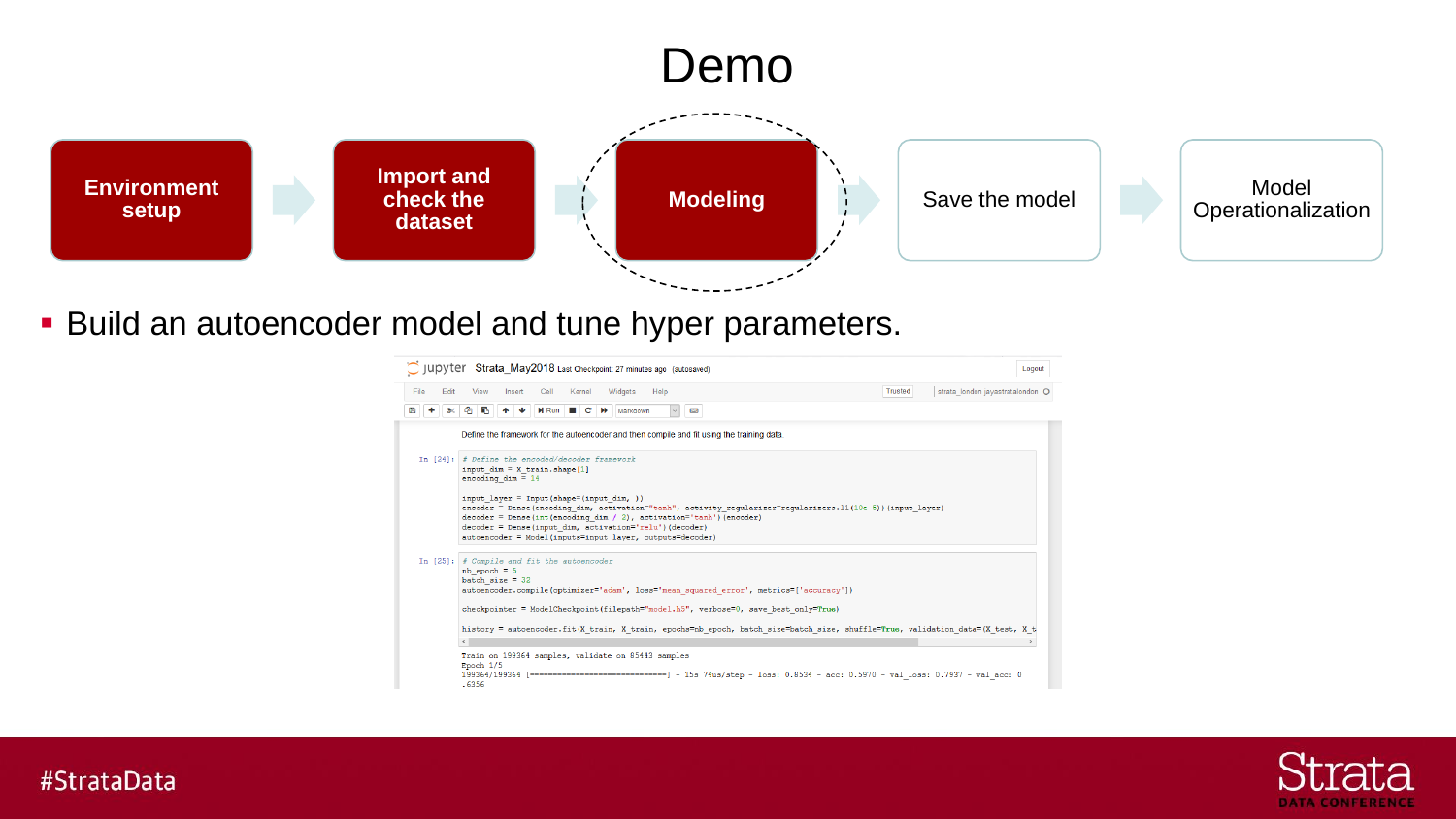## Demo

![](_page_16_Picture_6.jpeg)

![](_page_16_Picture_7.jpeg)

![](_page_16_Picture_8.jpeg)

![](_page_16_Picture_0.jpeg)

■ Save the best model for operationalization.

|              | Jupyter Strata_May2018 Last Checkpoint: 28 minutes ago (autosaved)                                                                                                                                                                                                                                                                                                                                                                                                                                                                                                                                                         | Logout                           |
|--------------|----------------------------------------------------------------------------------------------------------------------------------------------------------------------------------------------------------------------------------------------------------------------------------------------------------------------------------------------------------------------------------------------------------------------------------------------------------------------------------------------------------------------------------------------------------------------------------------------------------------------------|----------------------------------|
| File<br>Edit | Help<br>Trusted<br>View<br>Cell Kernel<br>Widgets<br>Insert                                                                                                                                                                                                                                                                                                                                                                                                                                                                                                                                                                | strata_london jayastratalondon O |
| H<br>೫       | $H$ Run $\begin{bmatrix} 1 & 1 \\ 1 & 1 \end{bmatrix}$ $C$ $H$<br>D.<br>ආ<br>Markdown<br>gang<br>T.                                                                                                                                                                                                                                                                                                                                                                                                                                                                                                                        |                                  |
|              | <b>Saving the model</b>                                                                                                                                                                                                                                                                                                                                                                                                                                                                                                                                                                                                    |                                  |
|              | In [31]: autoencoder                                                                                                                                                                                                                                                                                                                                                                                                                                                                                                                                                                                                       |                                  |
|              | Out[31]: < keras.engine.training. Model at 0x7f933c697d30>                                                                                                                                                                                                                                                                                                                                                                                                                                                                                                                                                                 |                                  |
|              | In [32]: # Save the model for operationalization: https://machinelearningmastery.com/save-load-keras-deep-learning-models/<br>from keras.models import model from json<br>import os<br>import h5py<br>from sklearn import datasets<br># save model<br># serialize model to JSON<br>model $json = autoencoder.to json()$<br>with open(os.environ['AZUREML NATIVE SHARE DIRECTORY'] +"autoencoder.json", "w") as json file:<br>json file.write(model json)<br># serialize weights to HDF5<br>autoencoder.save_weights(os.path.join(os.environ['AZUREML NATIVE_SHARE_DIRECTORY'], "autoencoder.h5"))<br>print ("Model saved") |                                  |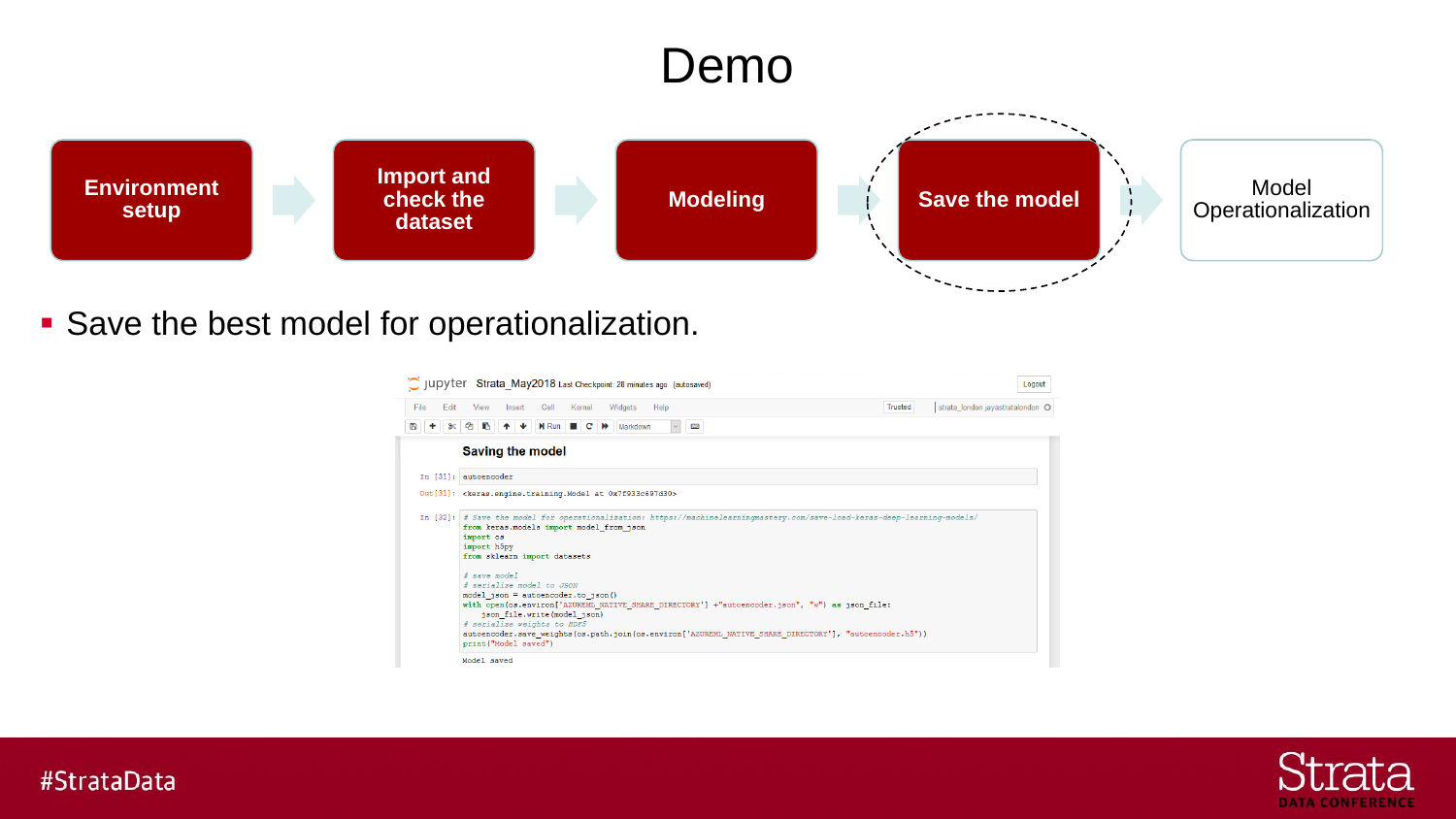![](_page_17_Picture_4.jpeg)

| osaved)                                                                        | Logout                                                                                                |
|--------------------------------------------------------------------------------|-------------------------------------------------------------------------------------------------------|
|                                                                                | Trusted<br>strata_london jayastratalondon O                                                           |
| <b>ENGINEER</b>                                                                |                                                                                                       |
|                                                                                |                                                                                                       |
|                                                                                |                                                                                                       |
|                                                                                |                                                                                                       |
| core that data set. We create the functions in here for testing and debugging. | will initialize the web service by loading the model into the service, and a run() function that will |
|                                                                                |                                                                                                       |
|                                                                                |                                                                                                       |
|                                                                                |                                                                                                       |
| RECTORY'] +'autoencoder.json', 'r') as json_file:                              |                                                                                                       |
|                                                                                |                                                                                                       |
| el_json)                                                                       |                                                                                                       |
|                                                                                |                                                                                                       |

![](_page_17_Picture_7.jpeg)

![](_page_17_Picture_8.jpeg)

![](_page_17_Picture_9.jpeg)

![](_page_17_Picture_0.jpeg)

▪ Create the necessary functions for model operationalization using Azure ML.

![](_page_17_Picture_2.jpeg)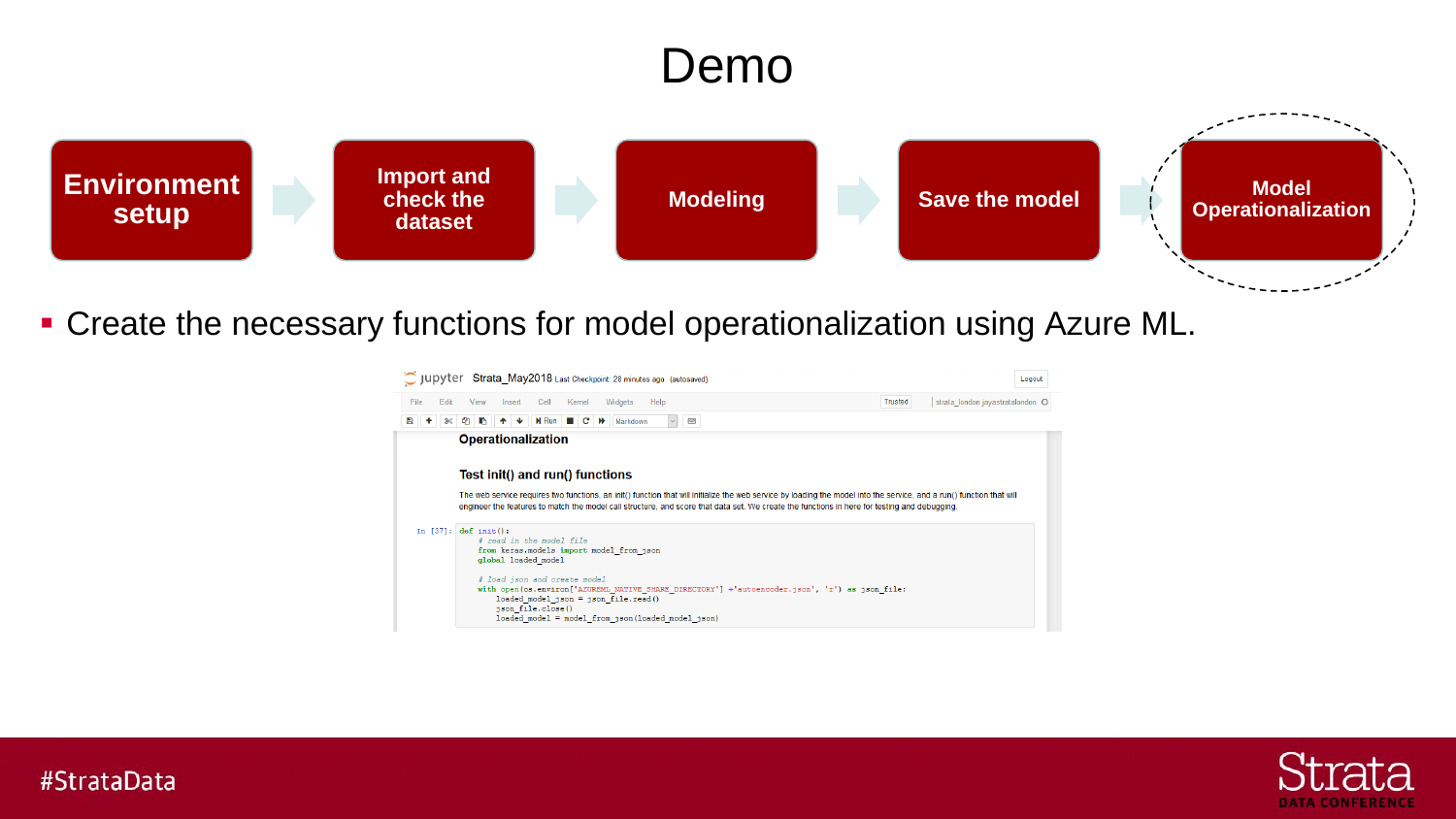## Links to get started with AI:

![](_page_18_Picture_12.jpeg)

![](_page_18_Figure_13.jpeg)

![](_page_18_Figure_14.jpeg)

- Here are some links to get you started:
	- Azure ML: <https://docs.microsoft.com/en-us/azure/machine-learning/preview/overview-what-is-azure-ml>
	- Installation: <https://docs.microsoft.com/en-us/azure/machine-learning/preview/quickstart-installation>
	- [Sample code for the Deep Learning use case: https://docs.microsoft.com/en-us/azure/machine](https://docs.microsoft.com/en-us/azure/machine-learning/preview/scenario-deep-learning-for-predictive-maintenance)learning/preview/scenario-deep-learning-for-predictive-maintenance
	- [Preconfigured Virtual Machines: https://azure.microsoft.com/en-us/services/virtual-machines/data](https://azure.microsoft.com/en-us/services/virtual-machines/data-science-virtual-machines/)science-virtual-machines/
	- Data Source:<https://www.kaggle.com/mlg-ulb/creditcardfraud>
	- [Blog Post by Venelin Valkov: https://medium.com/@curiousily/credit-card-fraud-detection-using](https://medium.com/@curiousily/credit-card-fraud-detection-using-autoencoders-in-keras-tensorflow-for-hackers-part-vii-20e0c85301bd)autoencoders-in-keras-tensorflow-for-hackers-part-vii-20e0c85301bd
	- GitHub location:<https://github.com/jayamathew/Codebase/tree/master/conferences>
	- Deep Learning Book by Ian Goodfellow, Yoshua Bengio, Aaron Courville: <http://www.deeplearningbook.org/>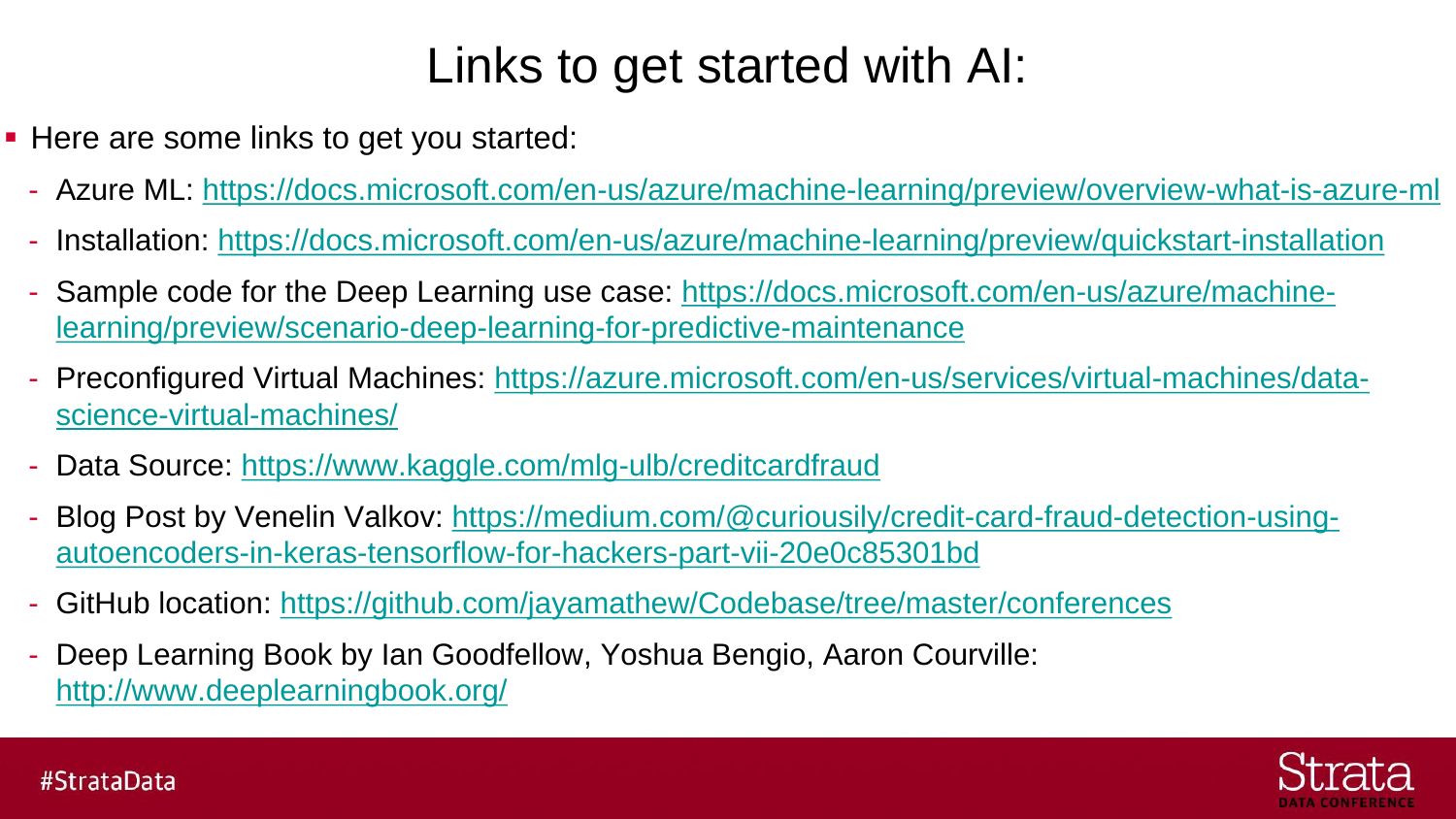## Bibliographic References

- Black's Law Dictionary, "What Is FRAUD?"
- **Fraud and Fraud Detection: A Data Analytics Approach by Sunder Gee**
- Fraud Analytics Using Descriptive, Predictive, and Social Network Techniques: A Guide to Data Science for Fraud Detection by Wouter Verbeke, Veronique Van Vlasselaer, Bart **Baesens**
- Money Crashers Personal Finance by Andrew Schrage
- Statistical Fraud Detection: A Review by Richard J. Bolton, David J. Hand
- Credit Card Fraud Detection using Deep Learning based on Auto-Encoder and Restricted Boltzmann Machine by Apapan Pumsirirat, Liu Yan

![](_page_19_Picture_9.jpeg)

![](_page_19_Picture_10.jpeg)

![](_page_19_Picture_11.jpeg)

![](_page_19_Picture_12.jpeg)